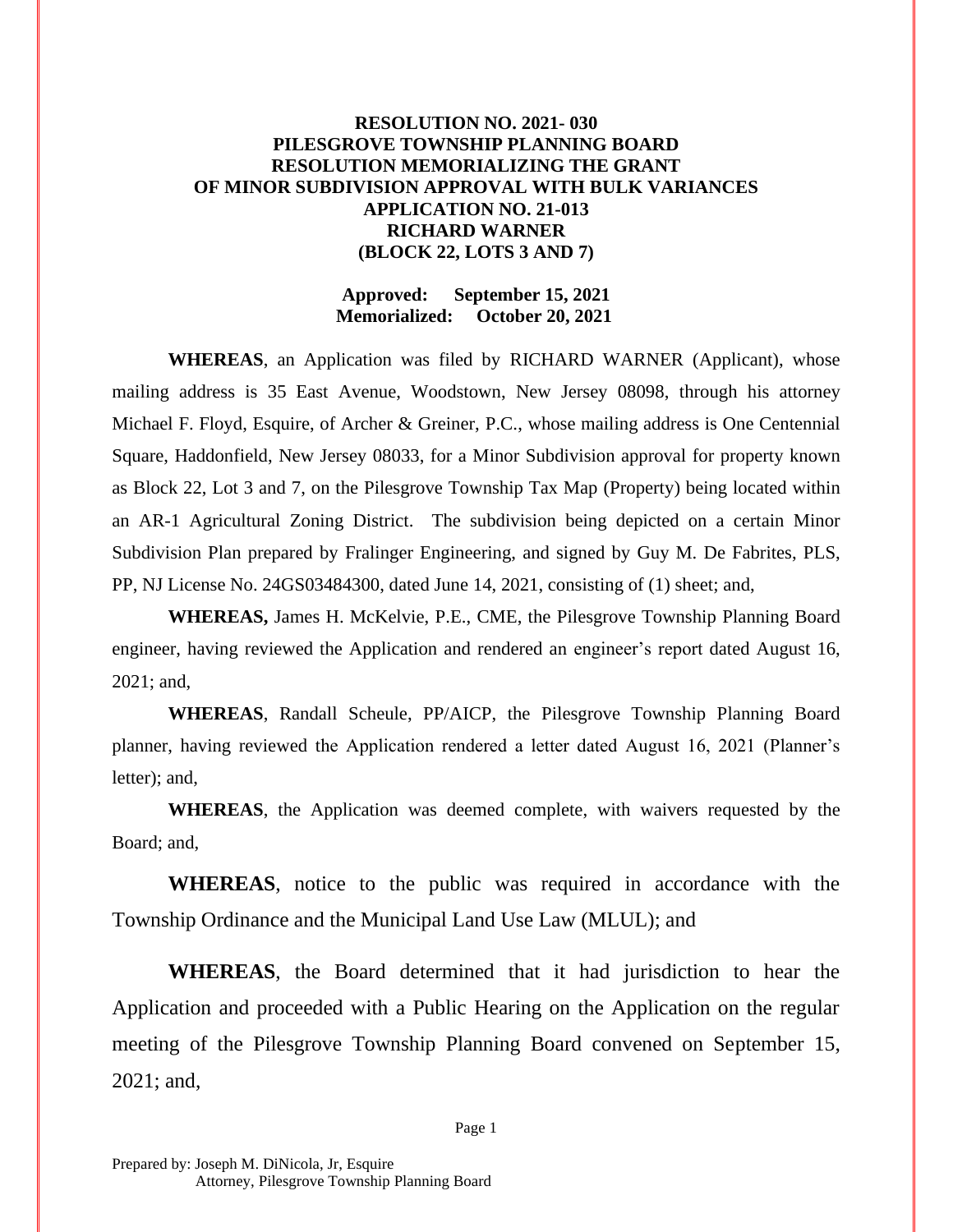**WHEREAS**, the Board heard testimony from the Applicant, Richard Warner, and representations made by the Applicant's attorney, Michael F. Floyd, Esquire, attorney for the Applicant; and,

**WHEREAS**, the Board provided an opportunity for interested members of the public to ask questions or make statements regarding the application and no members of the public spoke in support of or in opposition to the application; and

**WHEREAS**, after hearing the above testimony and representations, the Board made the following findings of fact:

1. The Property is located in an AR-1 Agricultural Zoning District.

2. The Applicant is an appointed receiver of the Property by order of the court.

3. The Applicant is requesting a Minor Subdivision to the Property per court order.

4. The Minor Subdivision proposes a lot line adjustment between Lot 3 and Lot 7. Lot 3 will be reduced by 95.50 acres to 51.56  $+/-$  acres. Lot 7 will be increased in size to 172.48  $+/$ acres.

5. The Property contains multiple dwellings and accessory structures which are being contained.

6. The single dwelling and the associated improvements on Lot 7 are partially in Oldmans Township and conform to the AR-1 Zoning requirements.

7. Lot 3 contains four (4) residential dwellings and numerous accessory structures. The dwelling and shed adjacent to Sharptown exhibit existing nonconforming conditions, in which they are within the required 75' front setback.

8. The Applicant is requesting approval for the existing nonconforming conditions as they are not exasperated or enlarged by the proposed subdivision.

9. The proposed subdivision creates a nonconforming rear setback for a one-story wood framed dwelling retained on Lot 3.

10. The Applicant is therefore requesting a bulk variance for rear yard setback where 75' is required and 51' is proposed.

11. The Applicant is requesting that the multiple residential dwellings being retained on proposed Lot 3, which is a preexisting nonconforming condition, be approved as the nonconformities are not being exasperated or enlarged by the proposed subdivision.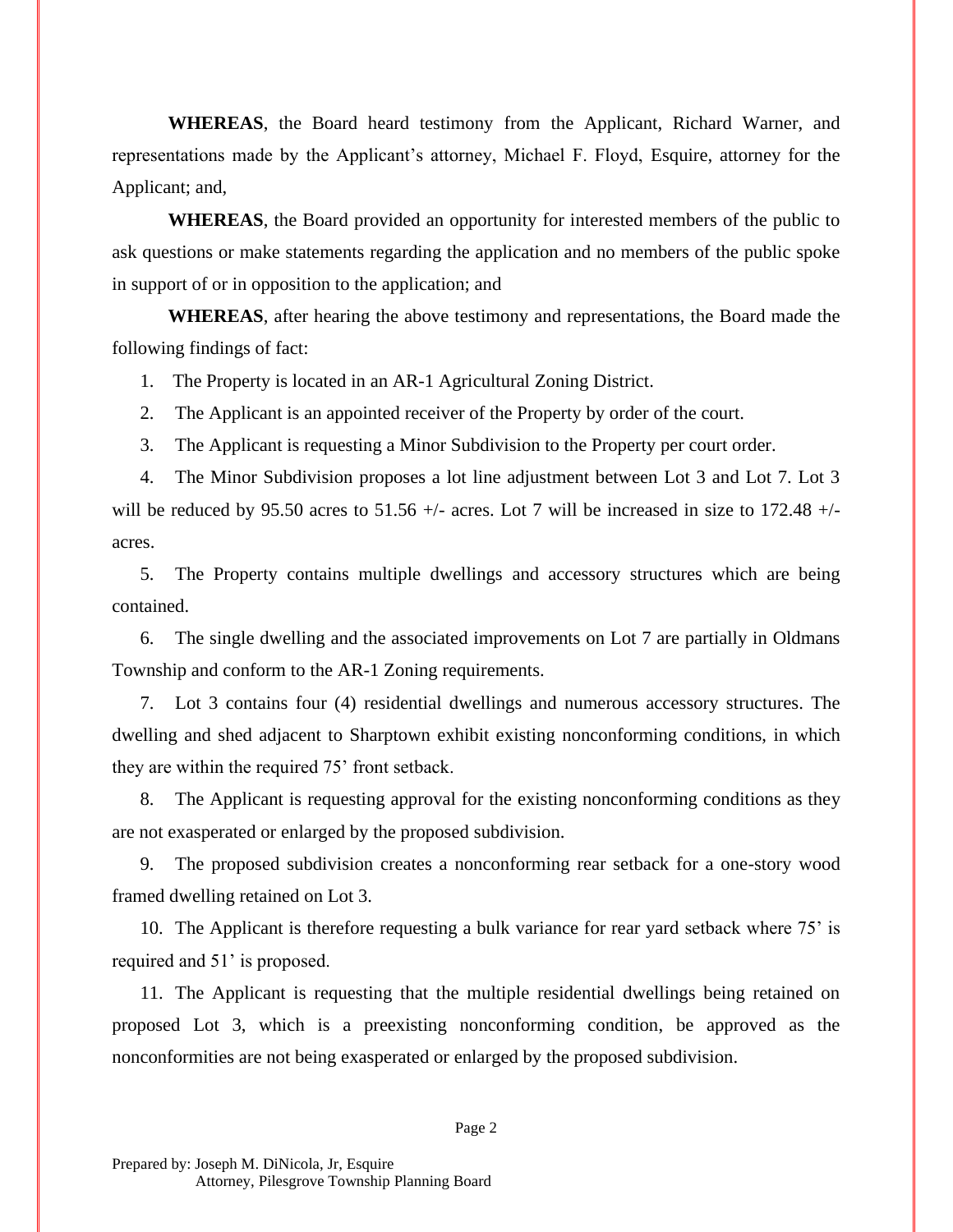12. As it relates to the Variance and the continuation of the preexisting nonconforming conditions requested, the Applicant testified to the following regarding the Positive and Negative criteria:

- Positive: The purpose of the Municipal Land Use Law (MLUL) would be accomplished by granting the variance. Additionally, the positives for allowing the increased gross area outweigh the negatives.
- Negative: The Variances would not be a detriment to the public good and would not substantially impair the intent and purpose of the zoning ordinance.

13. The Board next reviewed the Engineer's letter. The Applicant agreed to comply with all comments and requirements contained in the Engineer's Letter, subject to the Engineer's approval.

14. The Board next reviewed the Planner's letter. The Applicant agreed to comply with all comments and requirements contained in the Planner's letter, subject to the Planner's approval.

**BE IT THEREFORE RESOLVED** on this <u>each day of each manual</u>, 2021 by the Pilesgrove Township Planning Board, the Minor Subdivision application and Bulk Variances further depicted on the Minor Subdivision Application and Bulk Variance Plan submitted is granted with the waivers requested, subject to the following conditions:

- 1. The Applicant shall comply with all comments and requirements detailed in the Planner's and Engineer's letter, subject to the Planner's and Engineer's satisfaction.
- 2. The Applicant shall verify with the Township Tax Assessor the appropriate lot and block numbers for the proposed lots.
- 3. Payment of any and all required fees which are due or may become due to the Township within seven (7) days notice thereof, including, but not limited to, settlement of any outstanding review escrow accounts.
- 4. Obtaining any and all other approvals for the proposed revisions that may be required by any governmental/regulatory body including, but not limited to the Salem County Planning Board and/or the Salem County Soil Conservation District, New Jersey Department of Transportation, etc. Applicant's engineer shall certify that said approvals have been received.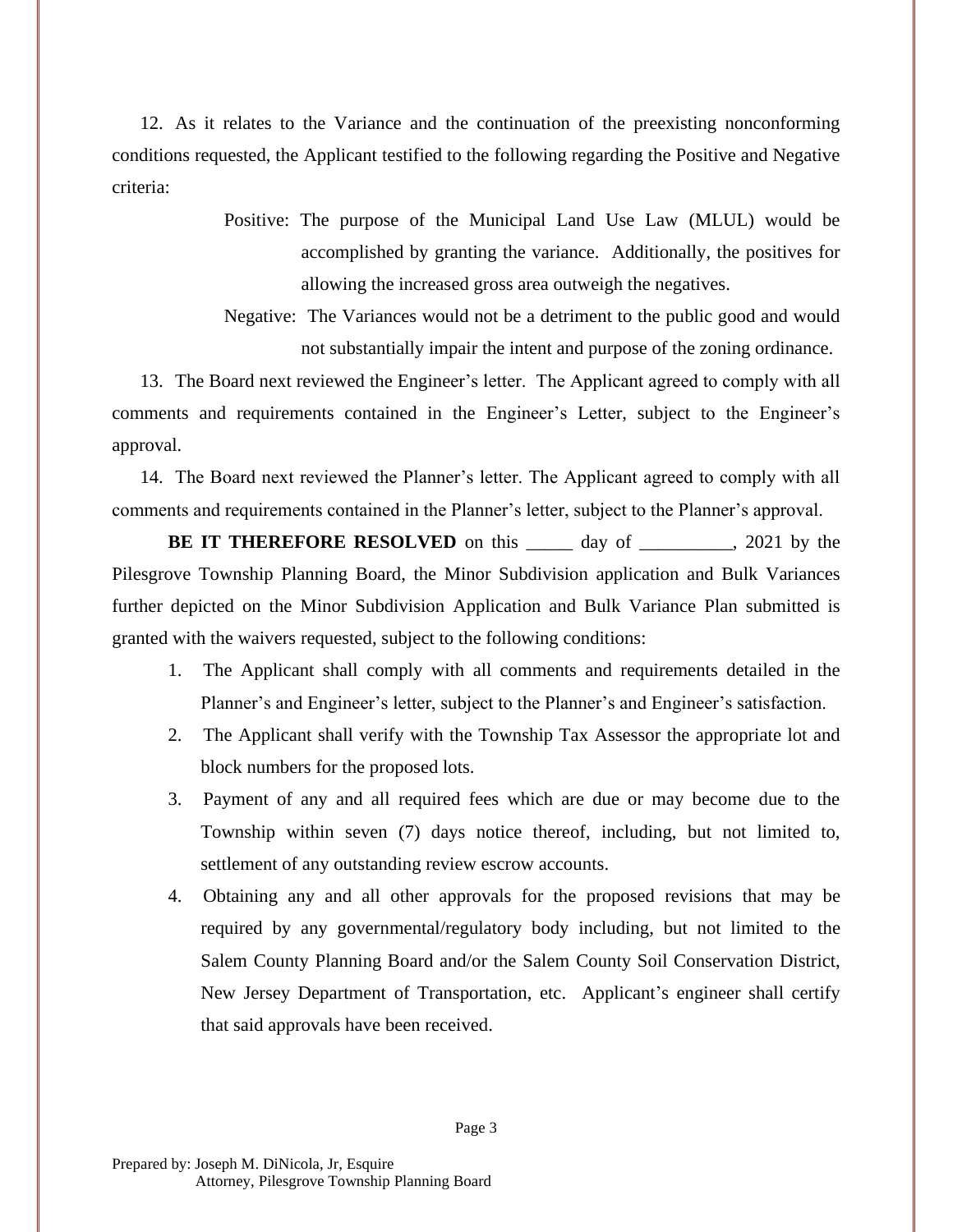- 5. The minor subdivision shall be filed by deeds in the Office of the Clerk of Salem County. The deeds shall be approved by the Board solicitor and shall contain legal descriptions that have been approved by the Board Engineer. The deeds shall be recorded not later than 190 days from the date of the adoption of the within resolution.
- 6. Applicant shall comply with all representations made during the course of the hearing and in all filed documents.
- 7. Applicant shall indemnify and hold the Board harmless from any claim of any kind which may be made as a result of any deficiency in the Application.
- 8. The minor subdivision deeds shall include "Right to Farm" language to be reviewed and approved by the Board Solicitor.

# **PILESGROVE TOWNSHIP PLANNING BOARD**

 $BY:$ 

**JEFFREY STRING, Chairperson**

**ATTEST:**

.

**RITA SHADE, Secretary**

**\_\_\_\_\_\_\_\_\_\_\_\_\_\_\_\_\_\_\_\_\_\_\_\_\_\_\_\_\_\_\_**

Page 4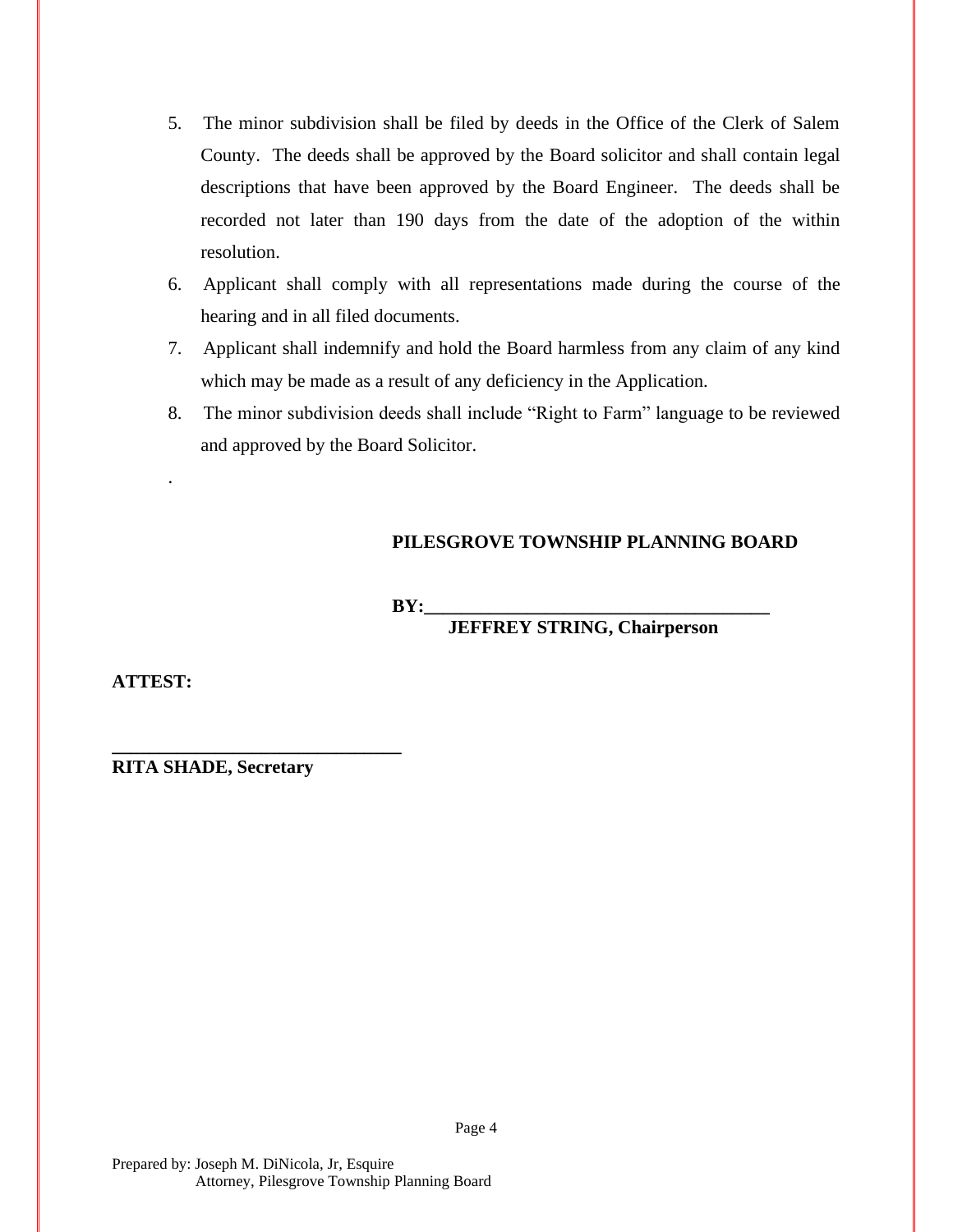### ACKNOWLEDGMENT

I, Richard Warner, the Applicant, hereby certify I reviewed the within Resolution, and realize the Board has relied upon all representations as an essential element in granting this approval. I acknowledge I have the absolute right to request the recision of this approval within 45 days of the adoption of the Resolution, subject to payment of any and all fees associated therewith. I certify that the foregoing statements made by me are true. I am aware that if any of the foregoing statements made by me are willfully false, I am subject to punishment.

Dated:

Richard Warner